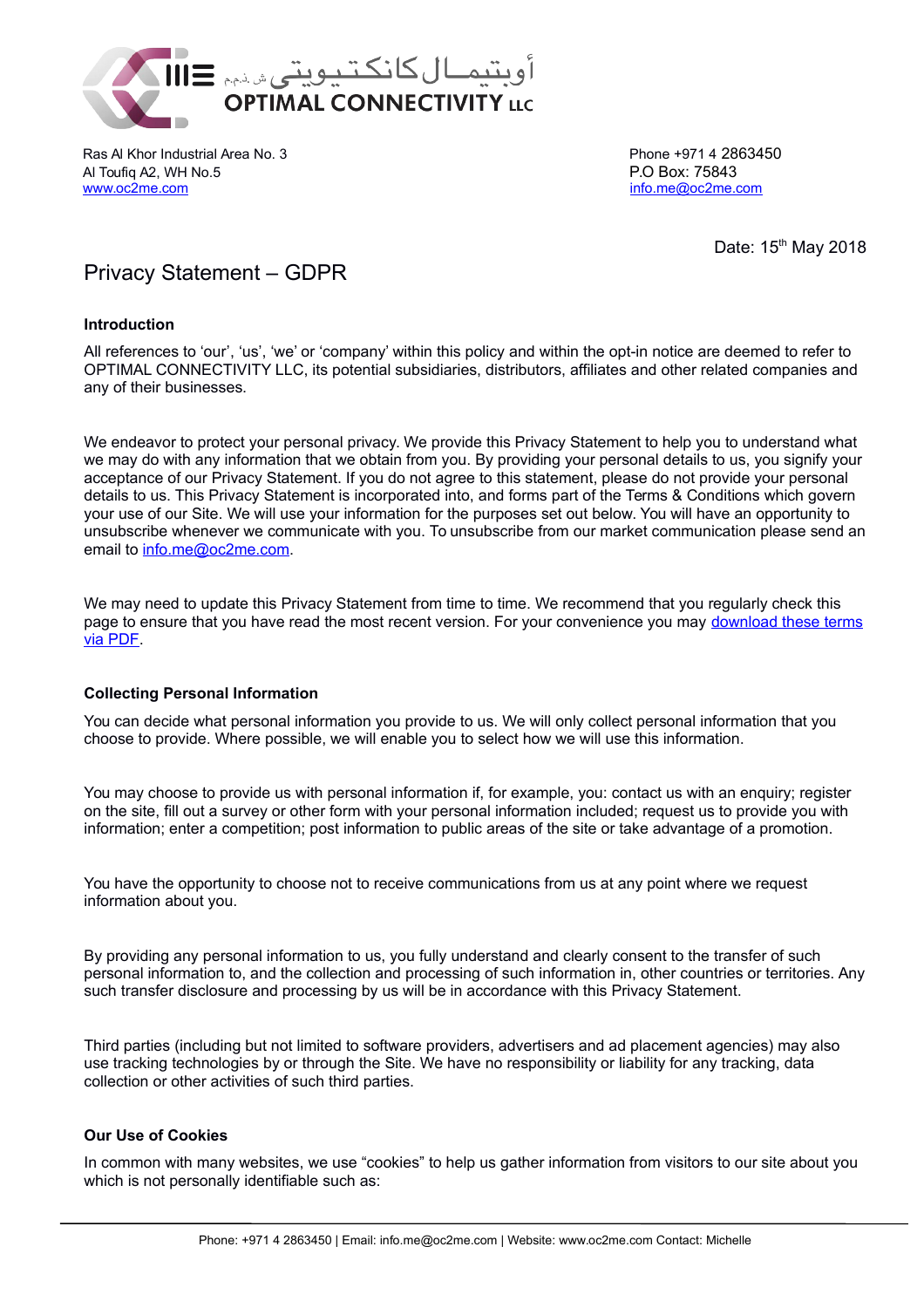

Ras Al Khor Industrial Area No. 3 **Phone +971 4 2863450** Phone +971 4 2863450 Al Toufiq A2, WH No.5 P.O Box: 75843 [www.oc2me.com](http://www.oc2me.com/) [info.me@oc2me.com](mailto:info.me@oc2me.com) info.me@oc2me.com

- the IP address from which you access the site
- the type of browser and operating system used to access the site
- the date and time of your access to the site
- the pages you visit
- the pages you visit the internet address of the website from which you accessed the site

A cookie is a small data file that our server sends to your browser when you visit the site. The use of cookies helps us to assist your use of certain aspects of the site. You can delete cookies at any time or you can set your browser to reject or disable cookies. If you do disable cookies some functions on the site may not work correctly. You can obtain information about how to manage cookies at [www.allaboutcookies.org.](http://www.allaboutcookies.org/)

We use information from cookies, for example, to learn about the number of visitors to our site and the type of technology that our visitors use. Cookies help us to monitor what sort of content is popular and to assess visitors browsing habits. When a user revisits the site, we may recognise the user by the cookie and customise the user's experience accordingly. We can use this information to continually improve the content and usability of the site.

We may compile and report to third parties (such as advertisers) aggregate statistics about our users in terms of numbers, traffic patterns and related site information. When you visit our Site we automatically collect and store certain non-personal information about you such as:

- the IP address from which you access the site
- the type of browser and operating system used to access the site
- the date and time of your access to the site
- the pages you visit
- the internet address of the website from which you accessed the site

# **Use of Information**

We may use personal and non-personal information collected from you in the following ways:

# **Internal Marketing purposes**

We may use information for internal marketing analysis, for example, to assess trends among our consumers or to measure the amount of traffic to our websites. We may also use your personal information in order to communicate with you about our products and services and those of our subsidiaries, affiliates, and related companies and any of their businesses. Some or all of these activities may be sub-contracted to third parties who will agree to be bound by the terms of this privacy policy. However, you will be able to choose whether or not to receive such communications when you first provide personal information to us. You will have an opportunity to unsubscribe whenever we communicate with you. To unsubscribe from our please send an email to us. We may also share non-personal information with others, such as advertisers, in aggregate anonymous form, which means that the information will not contain any personally identifiable information about you.

## **Transactional purposes**

We may use your personal information in order to respond to your queries and requests and to manage transactions such as credit card payments for any goods that you order from us or any of our agents, or for the fulfilment of such transactions (e.g. delivery). The personal information you provide may be used by an authorised vendor to fulfil that order.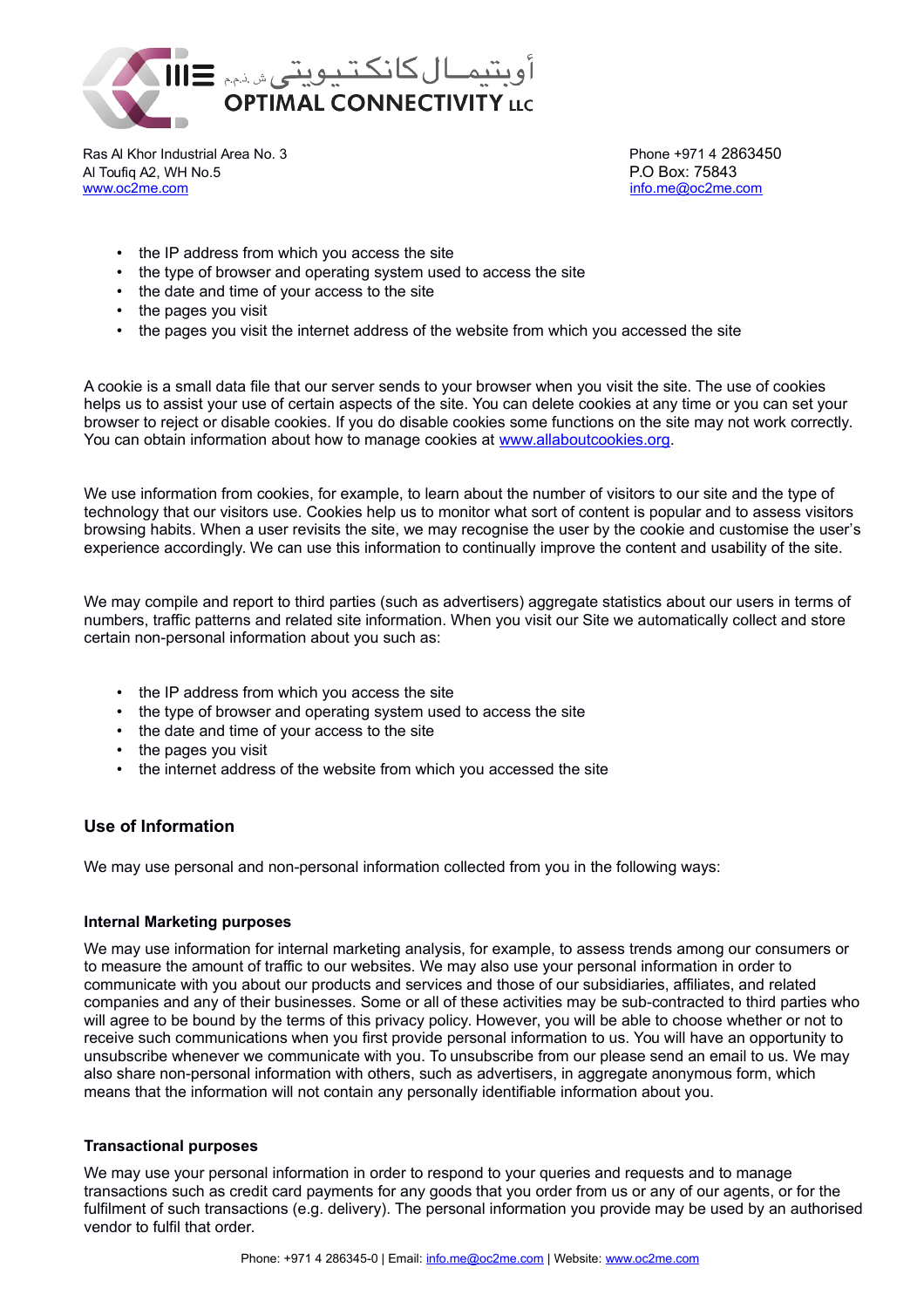

Ras Al Khor Industrial Area No. 3 Phone +971 4 2863450 Al Toufiq A2, WH No.5 P.O Box: 75843 [www.oc2me.com](http://www.oc2me.com/) [info.me@oc2me.com](mailto:info.me@oc2me.com) info.me@oc2me.com

# **Third party offers**

We may arrange for carefully selected organisations to send you marketing and promotional information that may be of interest to you. In such circumstances your personal information may be disclosed to these organisations who will agree to be bound by the terms of this Privacy Statement. We will obtain your permission before you are sent any such communications.

## **Sale and Transfer**

In the event of a sale, merger, consolidation, change in control, transfer of substantial assets, reorganisation or liquidation, we may transfer, sell, or assign to third parties information concerning your relationship with us, including without limitation, personally identifiable information that you provide and other information concerning your relationship with us.

## **Administration and Data Management**

We may disclose your personal information to third parties under confidentiality obligations when the performance of any service in relation to the activities above is sub-contracted (e.g. the administration of a marketing campaign).

## **Legal purposes**

We may disclose your personal information if permitted by law or required to do so by law or where we believe such action is necessary in order to protect or defend our interests or the interests of our customers or users of our Site.

# **Security**

We take security seriously and we take precautions to keep your personal information secure. We have put in place appropriate physical, electronic and managerial procedures to safeguard the information we collect. However, due to the open communication nature of the Internet, we cannot guarantee that communications between you and us, or information stored on our servers, will be free from unauthorised access by third parties.

## **Access to your Information**

At your request, where the law requires us to do so, we will confirm what personal information we hold about you, update your information, remove your information and/or correct any inaccuracies in such personal information if you contact us. We will make every effort to respond to your request in a timely manner.

## **Links**

This site may contain links or references to other Web sites outside of our control. Please be aware that we have no control over these sites and our privacy statement does not apply to these sites. We encourage you to read the privacy statements and terms and conditions of linked or referenced sites you enter.

## **GDPR Compliance**

OPTIMAL CONNECTIVITY believes that your personal data belongs to you. We aim to respect and process your personal data with due care at all times. When visiting our websites, you shall feel confident that your privacy is respected.

The purpose of this policy is to inform you of the types of Personal Data we collect when you use one of the OPTIMAL CONNECTIVITY web sites and the steps we take to protect and safeguard your personal information. This policy and its principles apply to personal identifiable information we ask for and that you provide. By this we mean information that directly or indirectly identifies you, such as your name, physical address, e-mail address, IP number or other contact details.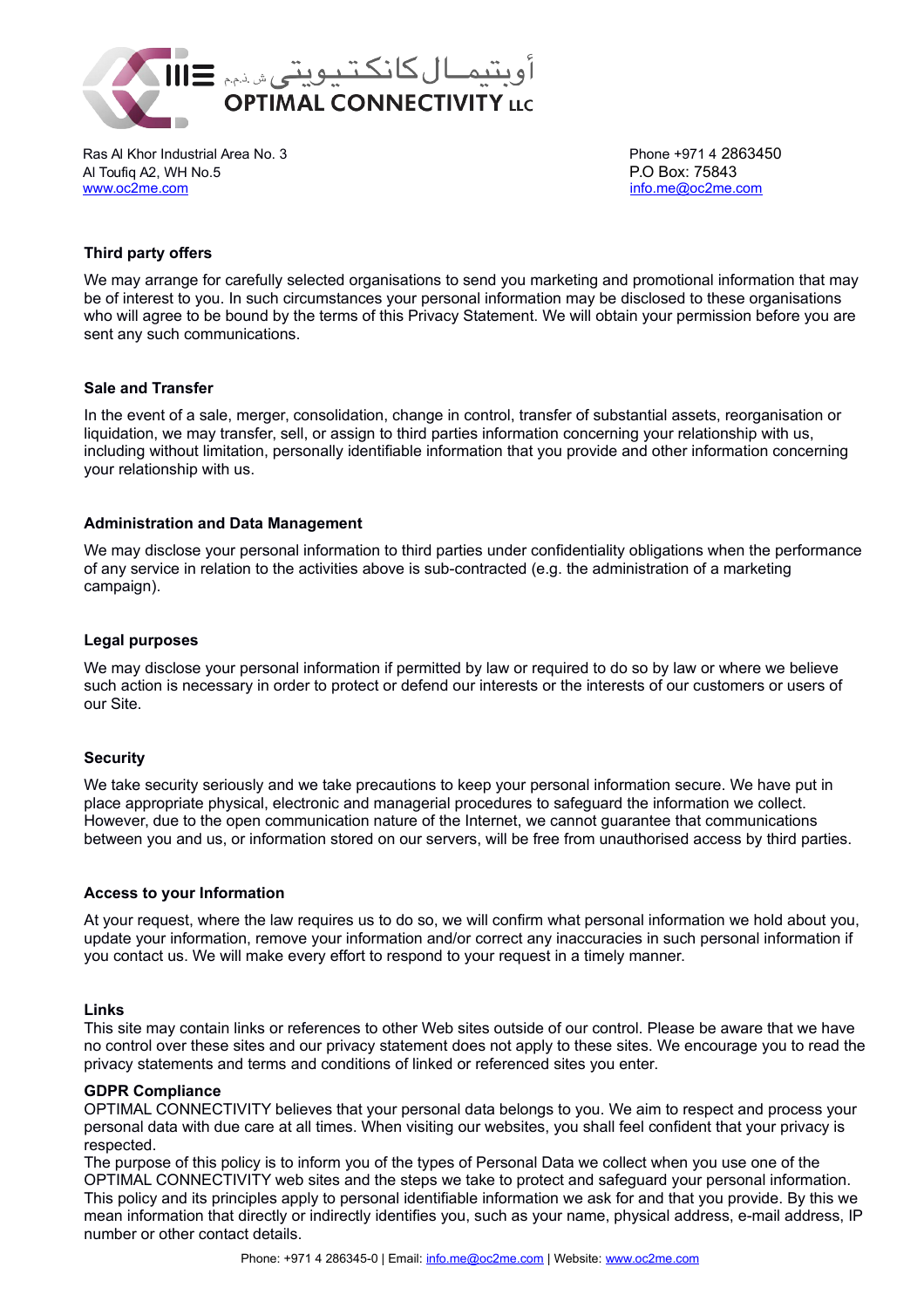

Ras Al Khor Industrial Area No. 3 **Phone +971 4 2863450** Phone +971 4 2863450 Al Toufiq A2, WH No.5 P.O Box: 75843 [www.oc2me.com](http://www.oc2me.com/) [info.me@oc2me.com](mailto:info.me@oc2me.com) info.me@oc2me.com

We aim to process personal data that is adequate, relevant and not excessive in relation to the purpose for which it has been collected. We believe in being transparent about the types of personal information and why we collect your information. We only collect and process personal information where we have lawful grounds to so, and in accordance with Data Privacy Laws.

On request, OPTIMAL CONNECTIVITY will provide you with further information regarding our processing and protection of your personal data when visiting our websites or communicating with us through other channels. Please see the contact section below.

## **Personal Data collection**

We hope the following information will help you make an informed decision about sharing your personal information with us. You are always free to decide if you want to provide your personal identifiable information or not.

## **Just visiting our website**

By accessing and browsing our web sites and most other services, we do not require personal identifiable information. We may collect limited non-personal identifying information your browser makes available whenever you visit a website. For example, your Internet Protocol address, browser language, geographical location data, date and time, and cookies. We use non-personal information to better understand user experience and interaction with the sites and to further improve our offerings and services. Our Policy for usage of cookies is available here: www.oc2me.com/legal/cookies-policy

## **Creating an Account**

We also provide services which require you to register a personal account. To register an account, we need certain personal identifiable information which we use to create the account and to provide the services you requested. This personal identifiable information will only be used for the specific purpose it was collected for.

## **Applying for a Job online**

Whenever we request personal identifiable information, we will inform you about what types of data we collect and how we use it. In general, if you are applying for job online we will use your information to process your application.

## **Connect for Business**

Where you request to receive newsletters, marketing and promotional material, general information or connect with us online, we may (depending on type of contact you request) collect the following personal identifiable information, for example:

Contact details (e-mail, address, phone, professional title or role), company name, gender and language preferences;

Event, meeting (including feedback about content and services at events you attend through surveys), travel Information;

Where connecting on social platforms, we may also collect information you submit or post to and from our Services.

We may also collect your precise, real-time location using beacon technology, GPS, cell phone towers, Wi-Fi signals, and/or future technologies.

We might look at how often you use an app and where you downloaded it.

We may also collect information from business partners, from third parties acting on your behalf, and other platforms that help provide Services. For example, we may receive meeting data from an event registration provider.

We use your personal identifiable information to provide you with the requested services and may send you marketing and promotional material relevant to you, including invites to events and seminars, product and service offerings, to keep in contact and to provide you with news, updates and other business-to-business related information relevant to you.

You may at any time ask us to delete your personal identifiable information. Please contact info.me@oc2me.com

**OPTIMAL CONNECTIVITY is responsible as controller**OPTIMAL CONNECTIVITY is responsible as controller OPTIMAL CONNECTIVITY LLC, headquartered in Dubai, UAE, is the data controller of personal information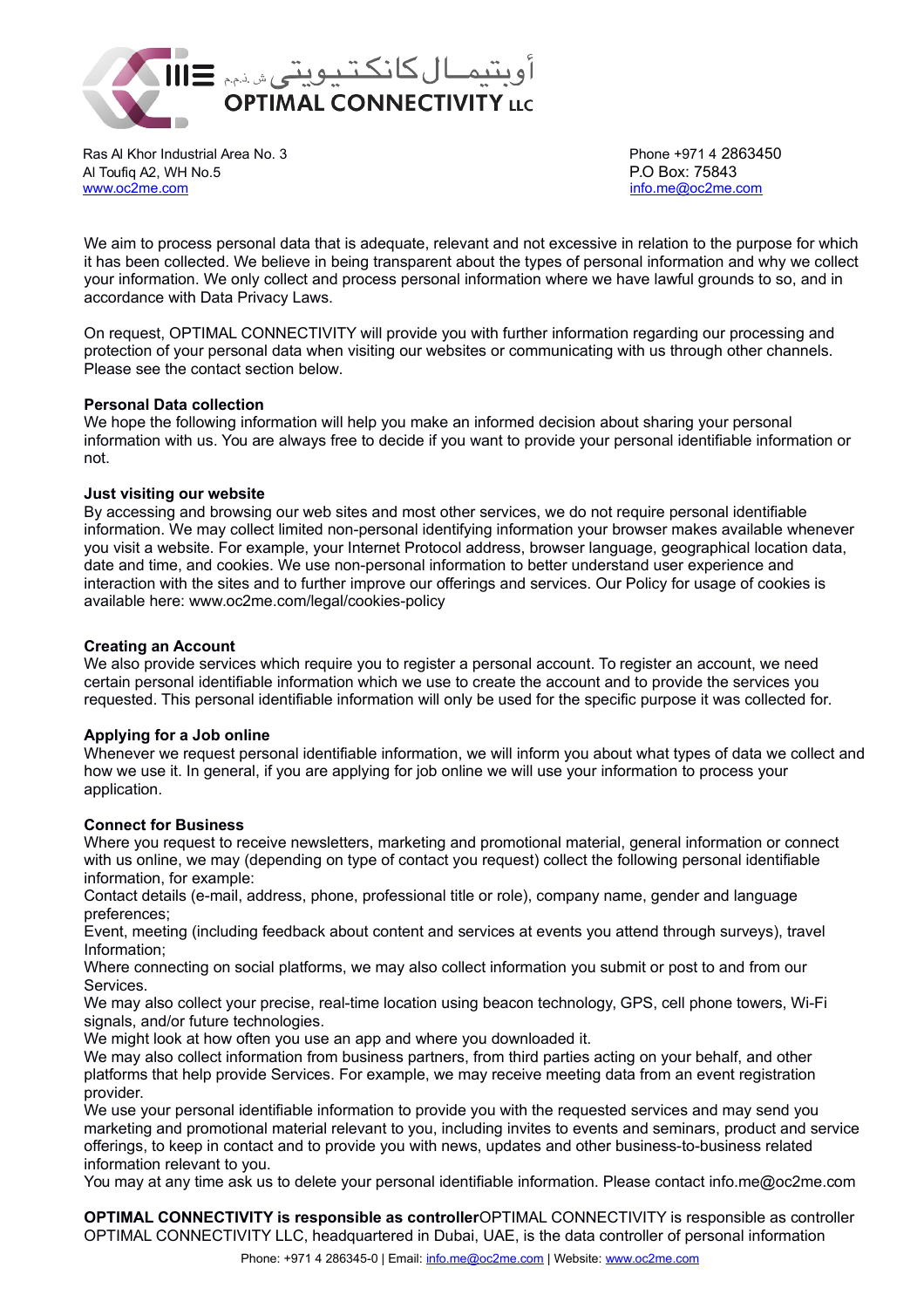

Ras Al Khor Industrial Area No. 3 and 3 and 3 Phone +971 4 2863450 Al Toufiq A2, WH No.5 P.O Box: 75843 [www.oc2me.com](http://www.oc2me.com/) [info.me@oc2me.com](mailto:info.me@oc2me.com) info.me@oc2me.com

collected via our website and which you entrust to us. We always aim to comply with the General Data Privacy Regulation and other applicable Data privacy laws. If you have any complaints relating to our handling of your personal identifiable information that cannot be resolved with us directly, please contact the UAE Data Protection Authority.

# **Legal grounds for Collection and Processing of Personal Data**

Depending on what services you request from us, we only process your personal identifiable information where we have legal grounds to do so. Where we require your consent to collect and process your personal data, the request form will be provided in a clear, specific and expressly manner.

If we have asked for your consent, it can always be revoked at any time by contacting us and we will not use or process your personal identifiable information any more.

# **Sharing of information**

As a general rule, OPTIMAL CONNECTIVITY never rents or sells your personal identifiable information to other companies or individuals, unless we have your consent. We may share such information in any of the following limited circumstances:

## With your consent.

To trusted businesses or persons for the sole purpose of processing your request on our behalf. Where this occurs, such parties are subject to agreements which require them to process such information only on our instructions and in compliance with this Privacy Policy and appropriate confidentiality and security measures. Where we are required by law or have good faith to believe that access, preservation or disclosure of such information is reasonably necessary to protect the rights, property or safety of OPTIMAL CONNECTIVITY, its users or the public.

We may store and process personal information collected on our site in any country in which OPTIMAL CONNECTIVITY or our hosting providers maintain facilities. By using our services, you consent to the transfer of your information among these facilities, including those located outside your country.

## **Sharing of Account-specific information**

When you have created an account with us we may share information submitted under your account among all our services as well as distributors and channel partners to provide you with a seamless experience and to improve the quality of our services. We will not disclose your account information to other people or non-affiliated companies, except in the limited circumstances described in this Policy or with your consent. We only share your Information with data platforms and cloud providers that perform services on our behalf. We share Information with companies that help us operate and support our Services. Some vendors may be located in a country other than where you live. We may also share Information with analytics and search engine providers who act on our behalf.

## **Security Measures**

We aim to implement appropriate technical and organisational measures to protect your personal data against accidental or unlawful destruction, accidental loss or alteration, unauthorised disclosure or access and any other unlawful forms of processing. We aim to ensure that the level of security and the measures adopted to protect your personal data are appropriate for the risks presented by the nature and use of your personal data. We restrict access to your personal data to our employees and suppliers who need to use the information in order to process it on our behalf, and who are contractually required to keep your personal data secure and confidential.

## **Updating your information**

Where we process your personal data, we aim to ensure that it is accurate and up-to-date. We will seek to erase or rectify personal data that is inaccurate or incomplete. If you need to update or correct your personal identifiable information, please contact dataprivacy@oc2me.com with your request and we will provide you with the mechanism for updating and correcting your personal identifiable information.

## **Retention**

We will only retain your personal data for as long as it is necessary to fulfil the purposes outlined in this policy or the purposes of which you have otherwise been informed. We will retain your data for as long as permitted under applicable legal grounds, after which it will be deleted.

If our legal grounds rely on your consent, you may revoke your consent at any time. Where you have exercised your right to withdraw your consent we may be required to keep your personal identifiable information for defined